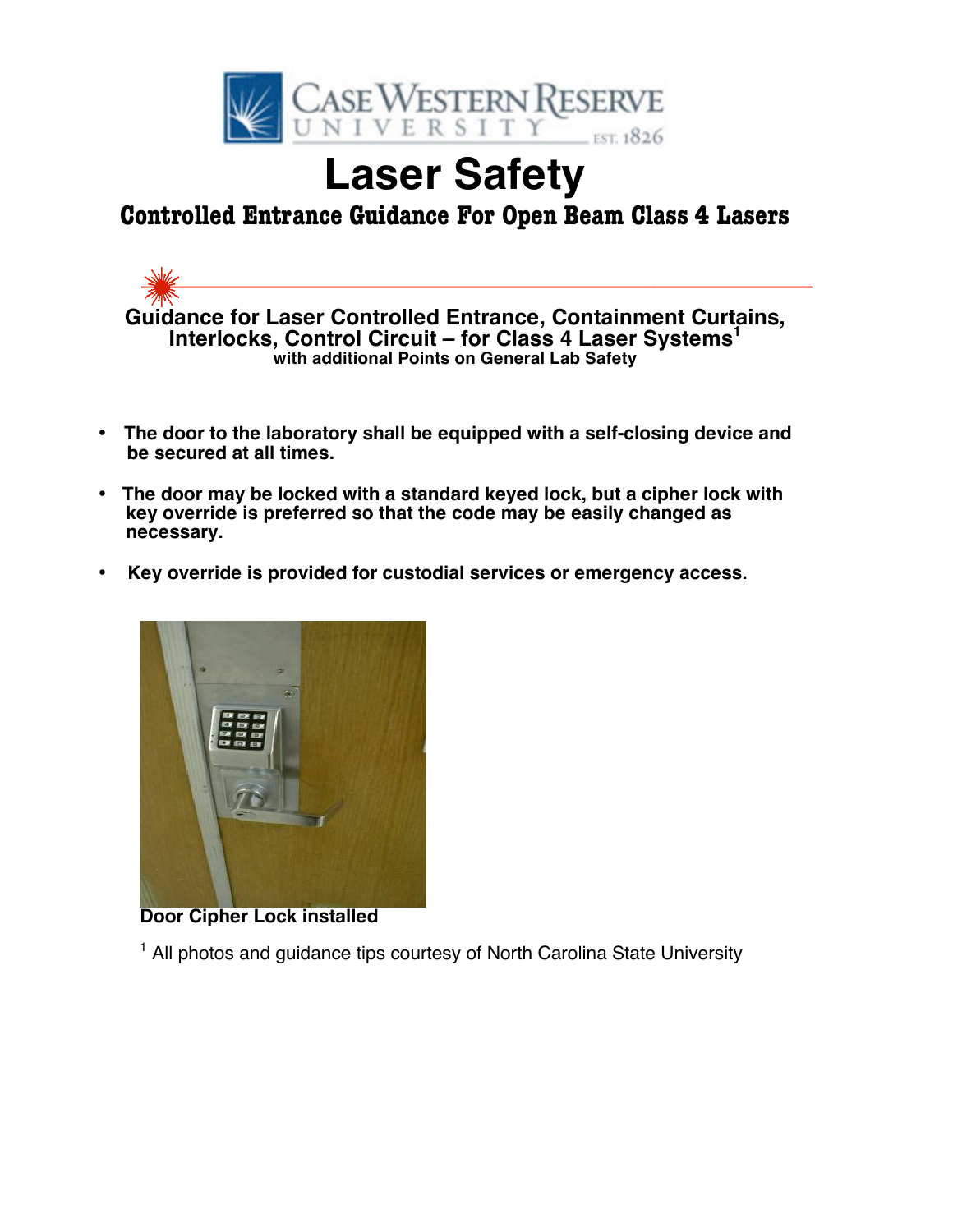

**Laser Beam Containment Curtains**



**Example of Two Piece Laser Curtains •• Note Sign posted on Curtain** 

- **Immediately inside the entrance to the lab, a two piece laser beam containment curtain shall be hung on a track with rollers which, when closed, fully protects the doorway from stray beams that might otherwise be reflected out the door. The curtain attaches to the walls by a Velcro strip.**
- **The curtain material shall be capable of stopping laser radiation from the ultraviolet to the infrared and comply with ANSI:Z136.1-2007 Section 4.6.4.**
- **An overlap of ~ 12 inches of the two vertical curtain pieces shall provide access for persons desiring to enter the laser usage area. The curtain is parted slightly and the user may enter the laser usage area via the curtain overlap without breaking the pull-apart interlock.**
- **When the curtain is parted wide enough, however, an interlock sewn into the curtain shall activate and the laser(s) will be de-energized.**



**Interlocks closed The Interlocks open** 

**Example of a Control Circuit**



• **An electrical control circuit shall be installed in the laboratory for the**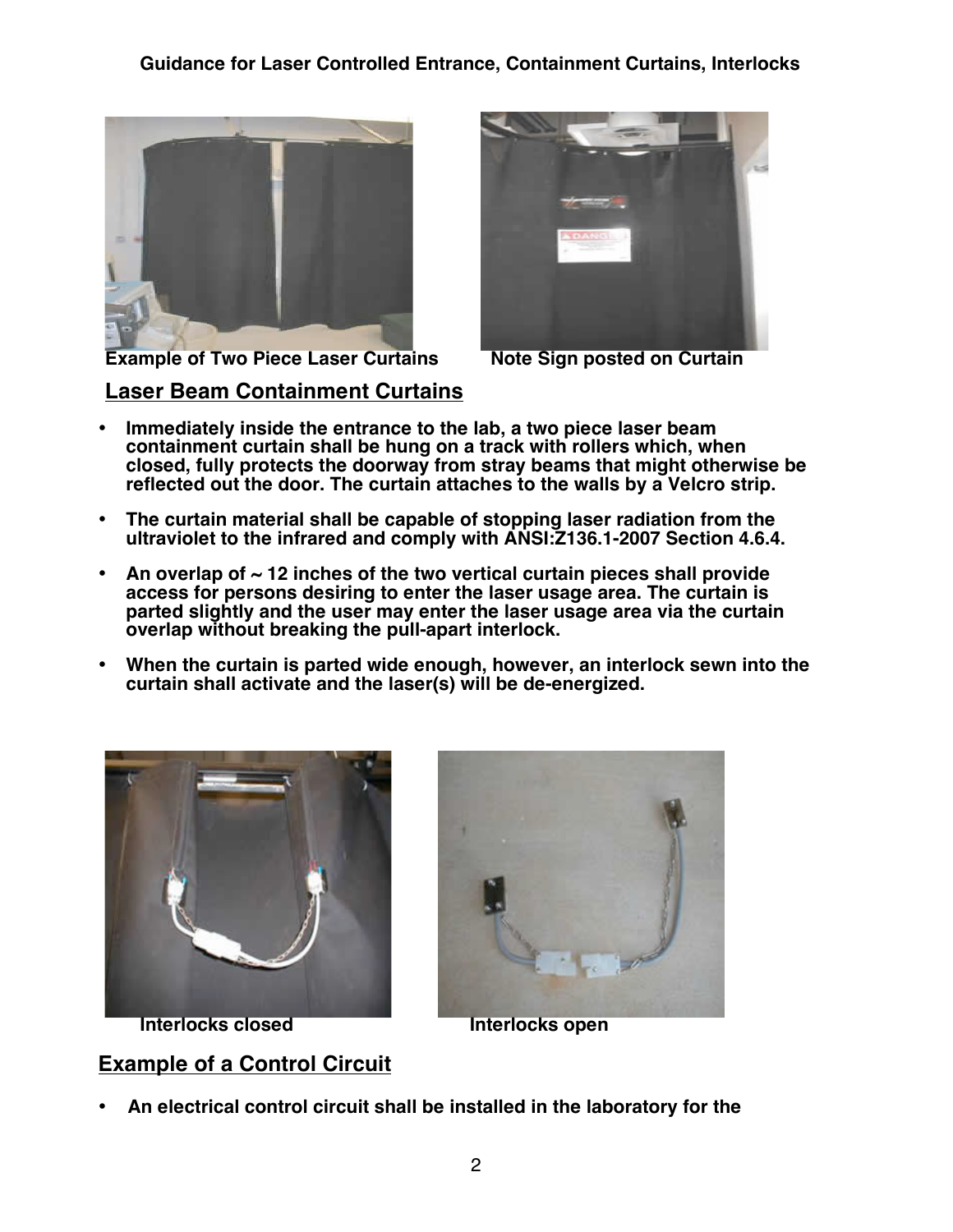**primary purpose of shutting down laser operation in the event that one or more of the following occurs:**

- **- Curtain is wide open, the interlock is opened**
- **- The door interlock is opened**
- **- An emergency laser off switch is activated**
- **- The Laser "Stop" switch is activated**
- **- The power is lost to the control circuit**

# **Refer to Attached Schematic Below:**

LASER INTERLOCK CONTROL PANEL FOR CLASS IV LASER LABORATORIES



Circuit is patented contact Will Rowland EHSC, NCSU

**Permission to use this Schematic granted 1/25/ 2006 North Carolina State University** 

# **Description of Control Circuit**

**The control circuit is a typical low voltage (24 VAC) section which is fed from a standard class 2 control transformer. A start / stop sequence with seal-in contacts (M1,AUX 1) is used to energize the main contactors (M1 and M2) provided all of the interlock conditions are met. The contactors**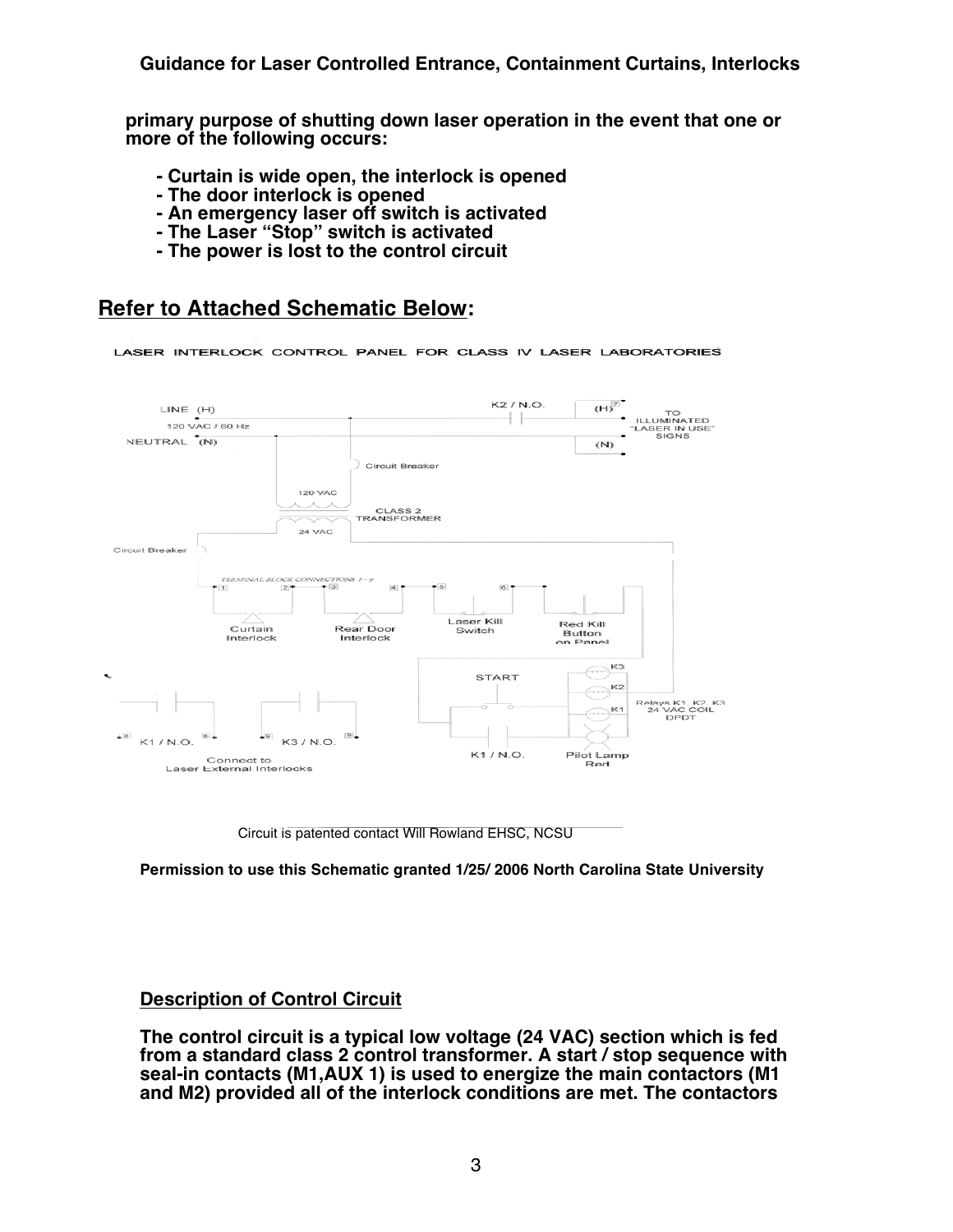**Guidance for Laser Controlled Entrance, Containment Curtains, Interlocks**

**pass 208 VAC, 3 phase to the laser power supplies. Smaller lasers may require only 120 VAC. A set of auxiliary contacts (M1,AUX2) or an additional relay shall be used to energize the illuminated signs or a (flashing) "laser on" red light. A green pilot light indicates that the control loop and therefore the contactors are energized.**



## **Class 2 Control Transformer**

## **Circuit Action**

**When one of the elements in the control loop listed above causes a loss of continuity in the loop, contactors M1 and M2 lose power, and the normally closed (maintained) contacts across the "start" switch open. The shut down condition holds even if the interlock is once again satisfied . A manual reset is required to re-energize the laser power supplies.**

**Some labs will have a single emergency power off (EPO) switch which will drop power to the entire lab as well as the control circuit and thus serve as the emergency laser "off" button.**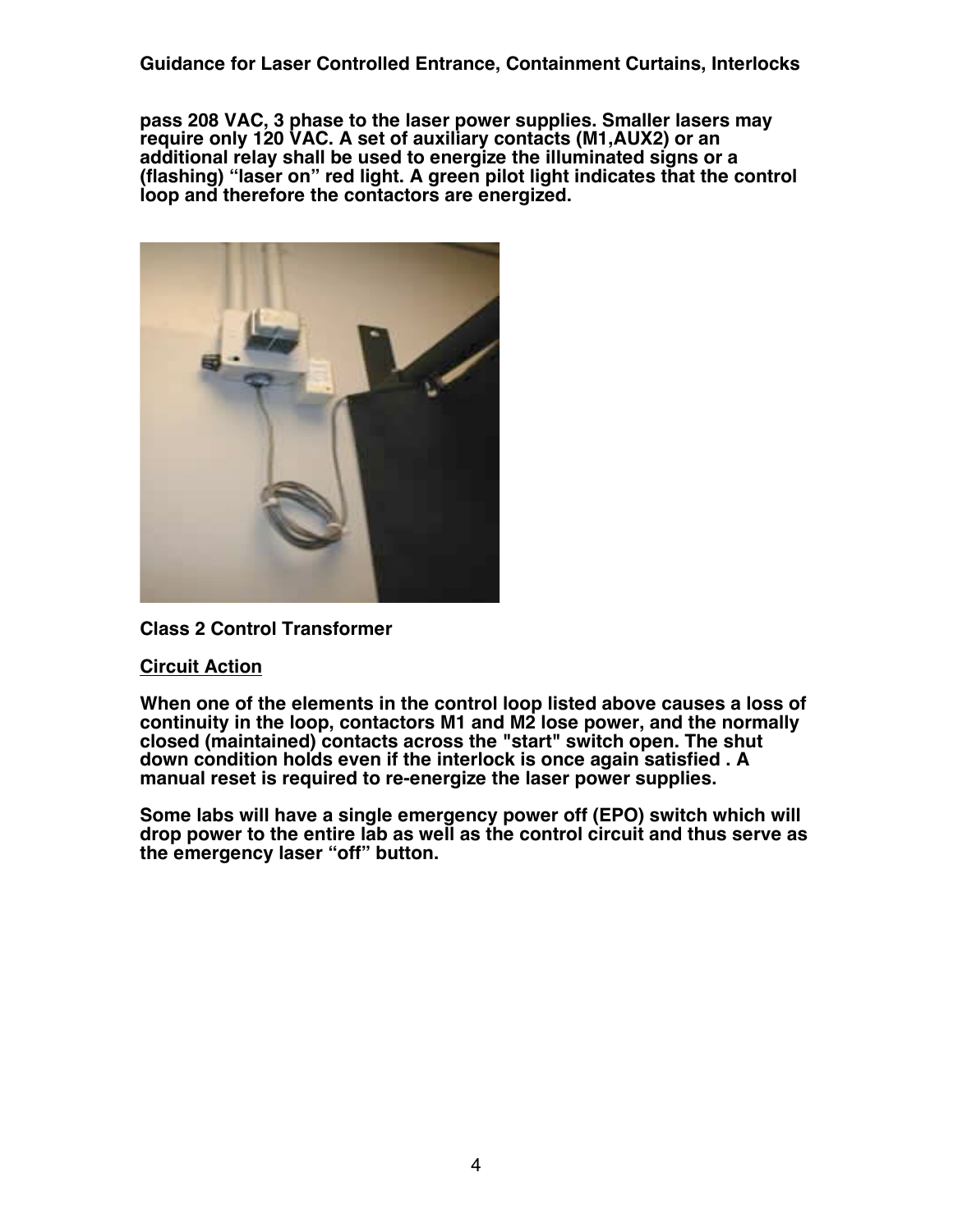

Layout of Typical Class IV Laser Laboratory

# **Typical Class 4 Laser Lab Line Drawing**

**Laboratory Layout Line Drawing shows a typical class IV laser laboratory. Entry into the lab is gained via a coded cipher lock. The number is given to authorized personnel only.** 

# **Use of External Lab Laser Warning Lights**

**An illuminated (flashing) red light or a "Laser on" or "Laser in use" sign visible outside the main lab entry would be lit if a laser were "in use" inside the lab. "In use" means that the laser has power to its power supply and is capable of producing a beam.** 

**A self-closing apparatus will close the door behind the user entering the lab.** 

# **Laser Goggles – Storage, Selection and Inspection**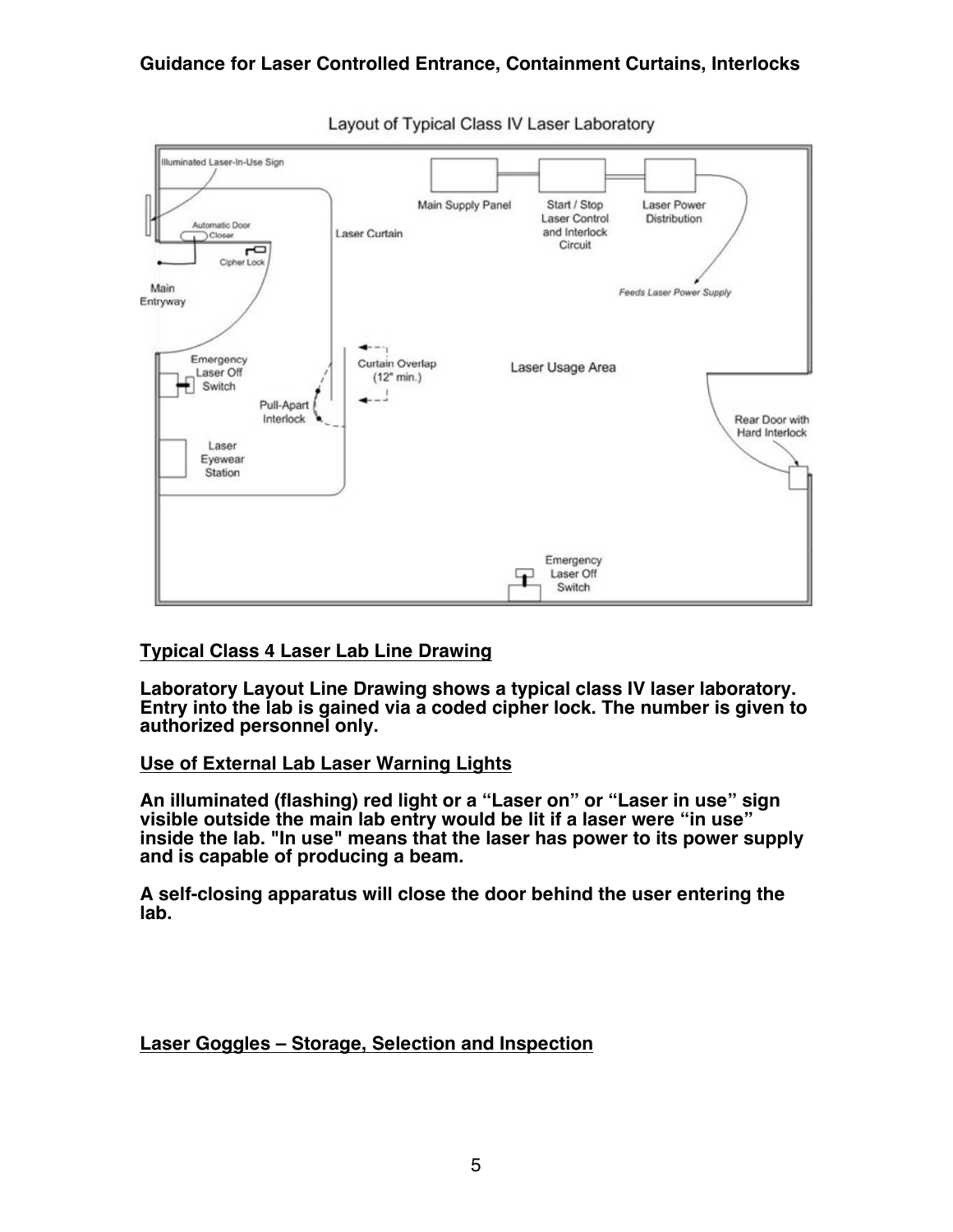**Guidance for Laser Controlled Entrance, Containment Curtains, Interlocks**

**Laser safety goggles are selected at this point from the eyewear station located inside the protected entryway prior to entry into the Nominal Hazard Zone (NHZ) .**



 **Proper storage of Laser goggles**

- • **Protect from dust**
- • **Don't hang by the straps**
- • **Inspect for lens cracks and frayed straps**
- • **Adequate Optical Density for Wavelength in use**

# **Emergency "On-Off" Switches and Their Locations**



**Wall mounted Emergency Laser On-Off Switch**

**The emergency on-off laser beam switch may be located just inside the door, as shown, and is available to emergency responders to cease laser beam operation before entry.** 

**A second laser stop switch may be located in the laser usage area and be available to lab occupants.**

**A secondary exit may be equipped with a "hard interlock" as shown. This switch action will cease laser operation when the door is opened and can not be defeated.**